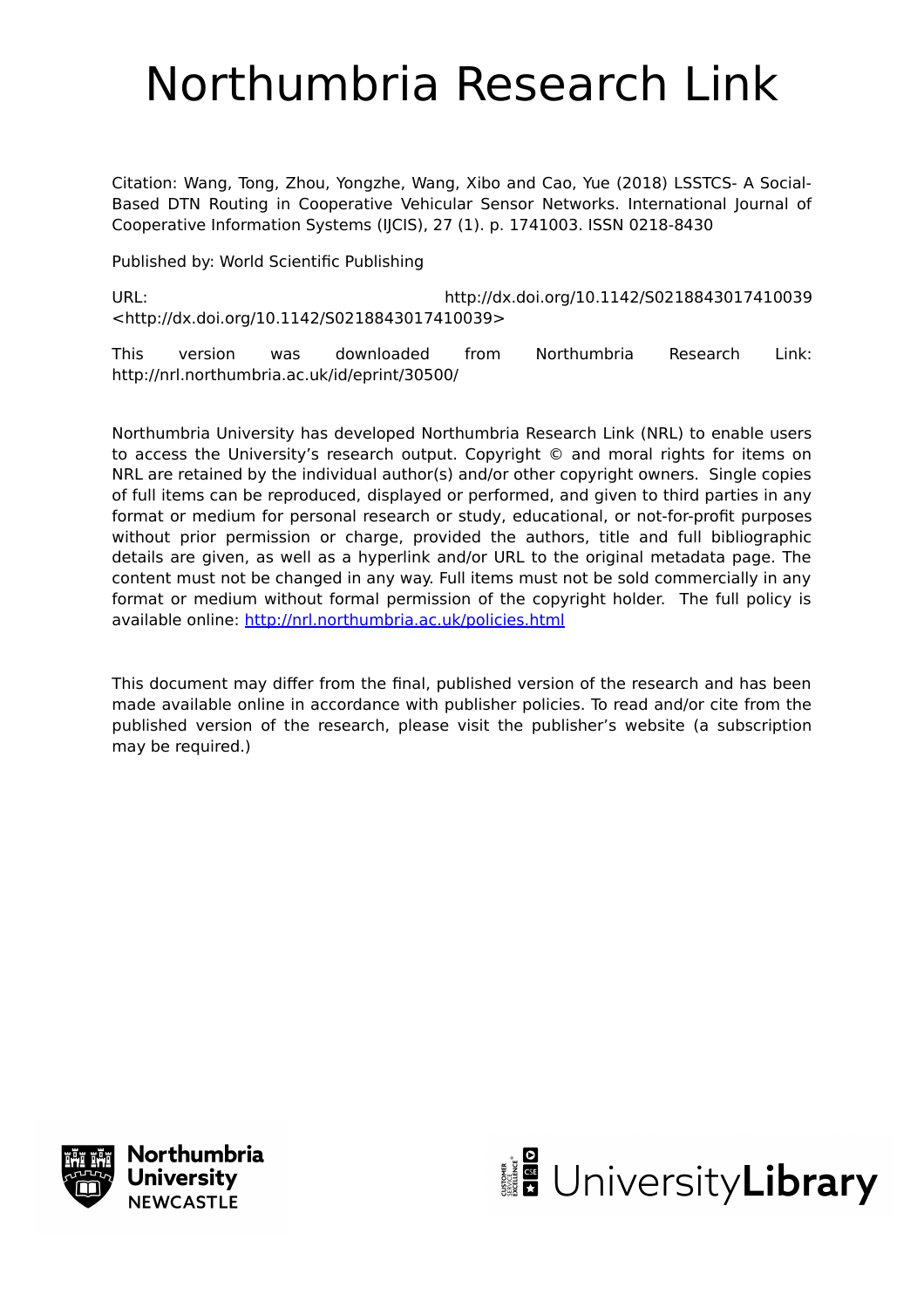## **LSSTCS-A SOCIAL-BASED DTN ROUTING IN COOPERATIVE VEHICULAR SENSOR NETWORKS**

TONG WANG, YONGZHE ZHOU AND XIBO WANG

*College of Information and Communication Engineering, Harbin Engineering University, Harbin, China*

#### YUE CAO*∗*

*Department of Computer and Information Sciences, Northumbria University, Newcastle Upon Tyne, NE2 1XE, UK*

> Received (Day Month Year) Revised (Day Month Year)

As a cooperative information system, vehicles in Vehicular Sensor Networks delivery messages based on collaboration. Due to the high speed of vehicles, the topology of the network is highly dynamic, and the network may be disconnected frequently. So how to transfer large files in such network is worth considering. In case that the encountering nodes which never meet before flood messages blindly to cause tremendous network overhead. We address this challenge by introducing the Encounter Utility Rank Router(EURR) based on social metrics. EURR includes three cases: Utility Replication Strategy, Lifetime Replication Strategy and SocialRank Replication Strategy. The Lifetime Replication is promising complement to Utility Replication. It enhances the delivery ratio by relaying the copy via the remaining lifetime. Considering network overhead, the SocialRank Replication replicates a copy according to the SocialRank when two communicating nodes do not meet before. The routing mechanism explores the utility of history encounter information and social opportunistic forwarding. The results under the scenario show an advantage of the proposed Encounter Utility Rank Router (EUR-R) over the compared algorithms in terms of delivery ratio, average delivery latency and overhead ratio.

*Keywords*: Social Network; Vehicular Sensor Networks; Cooperative Information System; Large File Transferring

## **1. Introduction**

Recent years, Vehicular Sensor Networks (VSNs) [1,2], new infrastructure for cooperating vehicular is emerging. They are composed of highly dynamic moving vehicles which are equipped with on-board sensors to relay data messages via wireless communication, and are envisioned to support a variety of urban monitoring and safety applications such as cooperative traffic monitoring, prevention of collisions

*<sup>∗</sup>*Corresponding author. e-mail: yue.cao@northumbria.ac.uk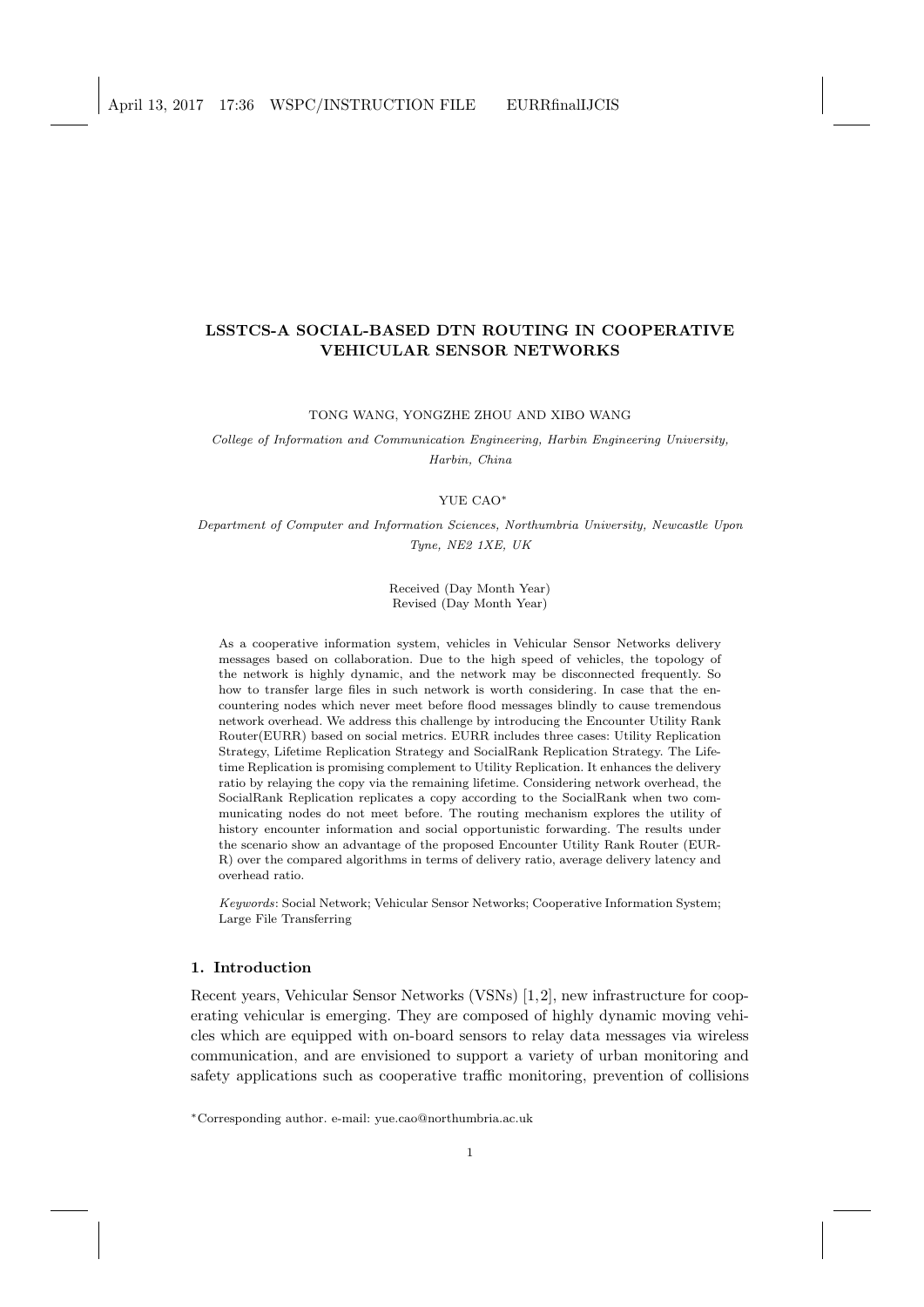and road surface monitoring. VSNs are envisioned to support the variety of urban monitoring and safety applications such as cooperative traffic monitoring, prevention of collisions and road surface monitoring. They are placed in vehicles or along the roads to create an end-to-end reliable network for disseminating sensor data collected from the vehicle environment. Therefore, how to make the models at the node level and multi-nodes at the network level cooperatively and effectively work together to complete a complex task is one of the hot research topics. There are primary two kinds of VSNs routing protocols from the view of their collaboration: cooperation,which means that all nodes work cooperatively according to their own contribution degrees to the objectives, such as cooperative sensing; competition, which means that resources take part in the collaboration according to their competitive strength, such as resources scheduling. In addition, due to the high speeds of vehicles, the topology of the network is highly dynamic, and the network topology may be disconnected frequently. So how to transfer large files in such a network is worth considering.

These network properties associated with Delay/Disruption Tolerant Networks (DTNs) are concerned by the research. In Recent years, Social Networks are widely applied in Delay and Disruption Tolerant Networks (DTNs) [3,4]. DTNs suffer from frequent disruption, sparse network density, and limit capability of devices. Since routing is an inherently cooperative activity [5], system operation will be critically impaired unless the cooperation is somehow incentivized. Routing in DTNs aims to achieve high delivery ratio and low overhead ratio relatively, gets along with delivery latency due to the Store-Carry-Forward (SCF) routing mechanism. SCF concerns that contemporaneous end-to-end paths towards destination are unavailable. As reviewed in [6], although forwarding a message with a single copy [7, 8] makes sure a low redundancy and reduces the cost of network, the routing performance suffers from low delivery ratio and high delay dramatically. On the contrary, generating multiple messages are more effective due to the increasing possibility that one of the copies would be delivered before the given message expiration deadline. Although latter operation increases message delivery ratio, it suffers from replication redundancy inevitably [9] and decreases the routing efficiency.

Considering how to balance the number of forwarding copies, there are two methods to solve this problem. On the one hand, these algorithms replicate messages to any better candidate node based on the utility metric [10–14]. The utility metric can be defined in various way based on the history encounter information. These algorithms do not limit the number of copies that a message can be replicated. On the other hand, these kinds of algorithms limit the number of replicated copies of a message up to *L* by selecting the candidate node according to utility metric [15–18]. *L* is evaluated according to the scenario. In comparision, the latter branch is accustomed to scenario where the nodes move fast. The former branch guarantees the delivery ratio, but sacrifices replication redundancy according to the routing mechanism. Despite of existing algorithms' contributions, previous work do not adequately consider balancing the delivery ratio and overhead ratio by limiting the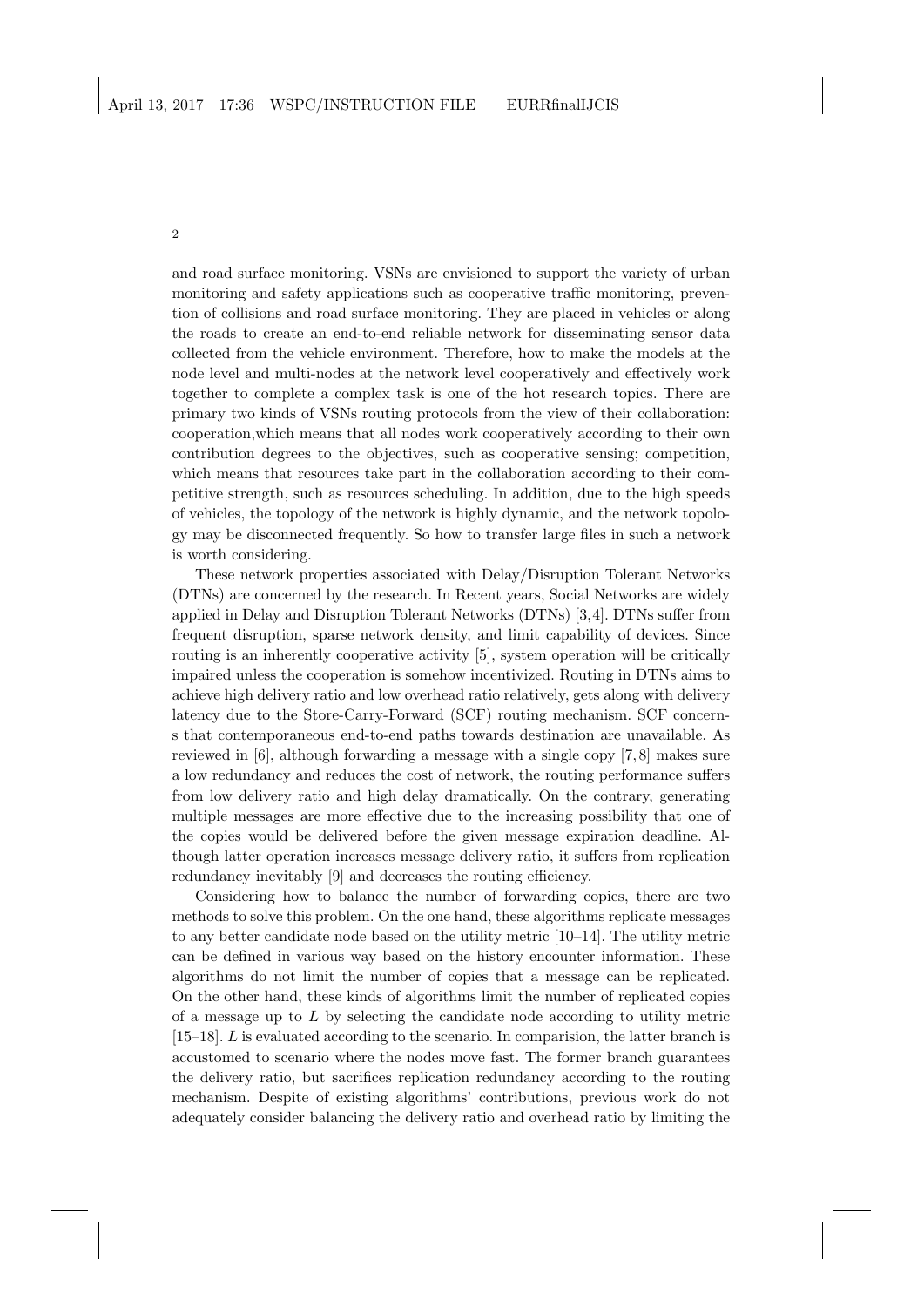number of copies.

Meanwhile, since mobile device carriers are usually connected with certain social relationships, social network-based routing algorithms have been proposed recently. These nodes are divided into different groups [19–21] through community division. The routing mechanism chooses the nodes with high centrality or similarity. These methods are similar to the utility routing except that they further consider social factors in delivery ability calculation. At present, these general social algorithms are based on graph theory and lack of historical encounter information [22]. We associate a hybrid routing with historical encounter information and social attributes to balance the delivery ratio and overhead.

In this paper, we adopt the replication approach via multiple message copies rather than the forwarding approach via a single message copy. The algorithms which limit the copy of messages are better than the algorithms which do not limit the copy. At the same time, we take the social relationship into consideration to rank the nodes. The key contributions of our study are summarized as follows:

- We put forward three-phases architecture which is different from traditional twophases algorithms. Because we exploit a new phase named SocialRank Replication to reduce the redundancy in the network. The Utility Replication controls replication redundancy by selecting the candidate node via the utility metric. The Lifetime Replication enhances the delivery ratio by relaying the copy via the lifetime remaining. The SocialRank Replication considers the worst case, the historical encounter information in relation to destination is unavailable due to the message-carrying node and destination node have never met before. Our routing mechanism is that message carrier relays the message according to the rank.
- We propose utility used in Utility Replication based on encounter durations and encounter time interval. The utility with the limitation is to promote message replication when message carrier is moving away from destination. The motivation is to only address the value of history encounter utility metric between currently encountered node and previously encountered node, rather than the comparison between message carrier and currently encounter node.
- In order to select better candidates in the network, we establish a social graph among vehicles when they socially related to each other in SocialRank Replication. Such social relationships are based on friendship, we rank the nodes according to the encounter time interval. In fact, the more frequently two nodes meet, the faster their rank increases. Then send the message replicas based on the rank.

The remainder of this article is structured as follows: Section II introduces a summary of related work. We then propose the Encounter Utility Rank Router in Section III. The section IV describes simulation of proposed EURR algorithm. Its performance is evaluated and compared with other classic routing schemes. At last, conclusion is made in Section V.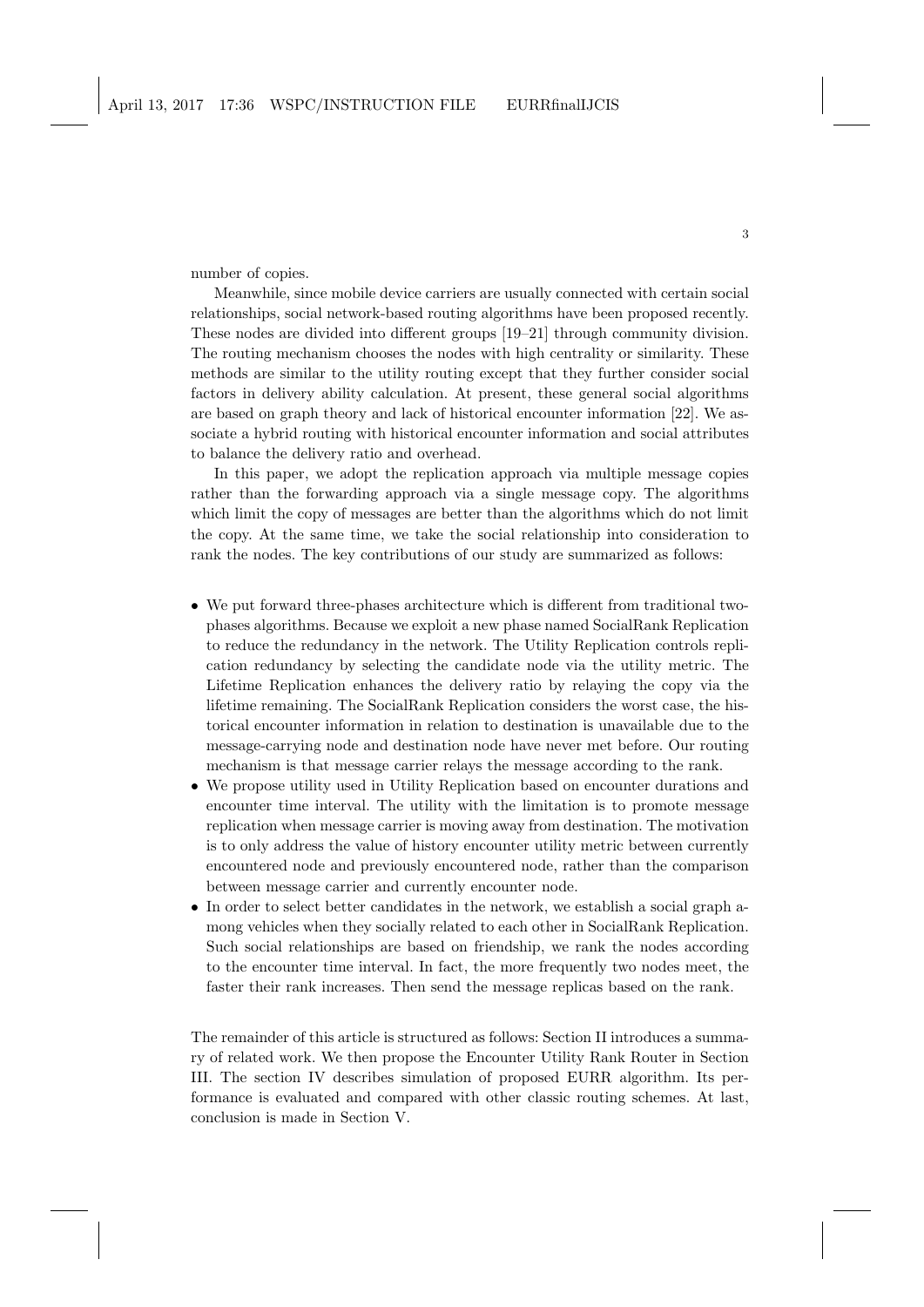#### **2. Related Work**

In this section, we introduce two branches of mainstream routing based on utility forwarding and social network.

#### **2.1.** *Utility Forwarding Family*

Regarding the algorithms in this family, a message is forwarded using single copy according to the utility metric, where this metric can be defined in various ways to qualify the encountered node.

The Seek-and-Focus [15] adopts the recent encounter time as the utility metric in the Focus phase for utility forwarding. Furthermore, there is a timer in the Focus phase, which shifts the Focus phase into Seek phase to perform a random forwarding approach. [23] introduces a branch of algorithms based on Geographic Utility. MOVE [24] utilizes the moving direction as the utility metric and the message is forwarded to the candidate node which moves towards the destination. Context Aware Routing (CAR) [8] integrates the SCF behavior and traditional end to end approach, uses the Kalman filter to predict encounter. The classic Dijkstras approach can also be utilized. Initially, the link delay has been adopted for the algorithms proposed in [25]. However, such approach is limited by the opportunistic scenario with unpredictable mobility. The algorithms based on congestion control forward messages by considering the available buffer space. The work in [26] adopts a push-pull mechanism to temporarily allocate the storage for the incoming message. Recently, back pressure based algorithm [27] is borrowed into DTNs to relay messages according to the queue differential.

Encounter-Based Routing [28] is a quota-based routing protocol which limits the number of replicas of any message in the system to minimize network resource usage. EBR makes routing decisions based on nodal encounter rates. Showing preference message exchanges to nodes which have high encounter rates. These routing decisions result in higher probability of message delivery. Encounter-based Replication Routing (EBRR) [29] is defined as a utility metric based history encounter information. It is divided into three phases: in Utility Replication Phase, the algorithm controls replication redundancy by selecting the candidate via the utility metric; in Conditional Replication, the algorithm takes the utility and message remaining lifetime into account to reinforce the stability of delivery reliability; in Probabilistic Replication Phase, considering the worst case, the historical encounter information in relation to destination is unavailable due to rare encounter. Encounter-based Spraying Routing (EBSR) [29] extends EBRR by limiting the number of message copies and proposes a spray based routing scheme. Both EBRR and EBSR share the same operation for updating the routing information. But when the message's lifetime is insufficient, the message carrier still forwards the copy based on utility. This kind of routing decision cannot raise the delivery ratio effectively.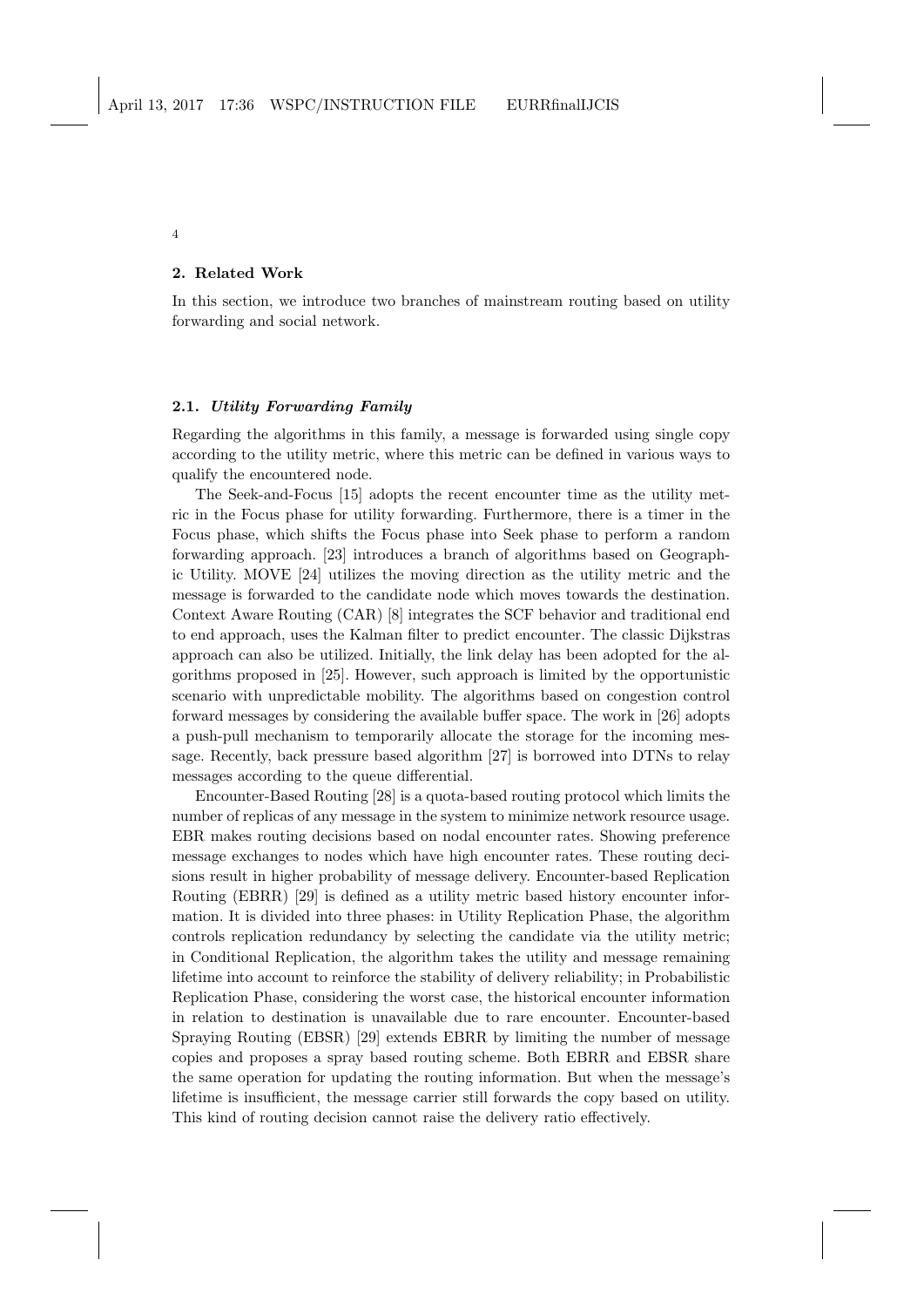#### **2.2.** *Social Network Family*

The characteristic of DTNs is robust to the selfish behavior in social networks. Sim-Bet [30] adopts the betweenness and similarity for routing decision. Compared to other centrality calculation methods, betweenness is better to control the spread of the message. The drawback of Simbet is that it just considers the counts of encounters instead of their social relations between neighbors. SimBetAge [31] introduces the aging factor. It redefines the similarity and introduces flow betweenness, directed betweenness and other metrics to deal with the dynamics of social networks and adjust social network metrics. The disadvantage of SimbetAge is that betweeness and similarity do not participate forwarding decisions. It will cause that betweeness has odds to guide the wrong direction.

BUBBLE [20] borrows the concept of distributed community to bubble message up to the target community of destination. [32] introduces four social-aware date diffusion schemes according to the data similarity of the contacts social relationship. But BUBBLE may choose the next hop unreasonably because centrality not reflect the closeness of the relay node and the destination node. CROP [33] combines community structure with a new centrality metric called community relevance. LocalCom [34] is a community-based epidemic forwarding scheme. First, it detects the community structure of the network using the local information of nodes. Then, this information will be transmitted to each community via the gateway.

Above algorithms are based on graph theory, in PeopleRank [35] algorithm, nodes are ranked by using tunable weighted social information. PeopleRank will give higher weight to nodes if they are socially connected to other important nodes of the network. PeopleRank does not take the closeness between relay node and destination node into consideration. Furthermore, RIM [36] evaluates the performance of data forwarding based on the relative importance metric and proposes an online method to compute node's relative importance. However, calculating the rank based on the times of encounter is worse than calculating the rank based on encounter time interval.

#### **3. The Proposed Encounter Utility Rank Routing Protocol**

In this section, EURR's routing framework is presented and its work flow is shown in Fig. 1. Firstly, we introduce how to calculate essential information such as encounter time interval utility and SocialRank. Then, EURR considers the following three cases: in Utility Replication phase, messages are efficiently replicated to a better qualified candidate node based on the analyzed utility metric related to destination; if remaining message lifetime is short, EURR will jump into Lifetime Replication phase, messages will be conditionally replicated if the node with a better utility metric has not been met; EURR will jump into SocialRank Replication phase if the information in relation to destination is unavailable in the worst case. Messages are probabilistically replicated based on SocialRank. Next the key technologies of EURR will be presented as follows.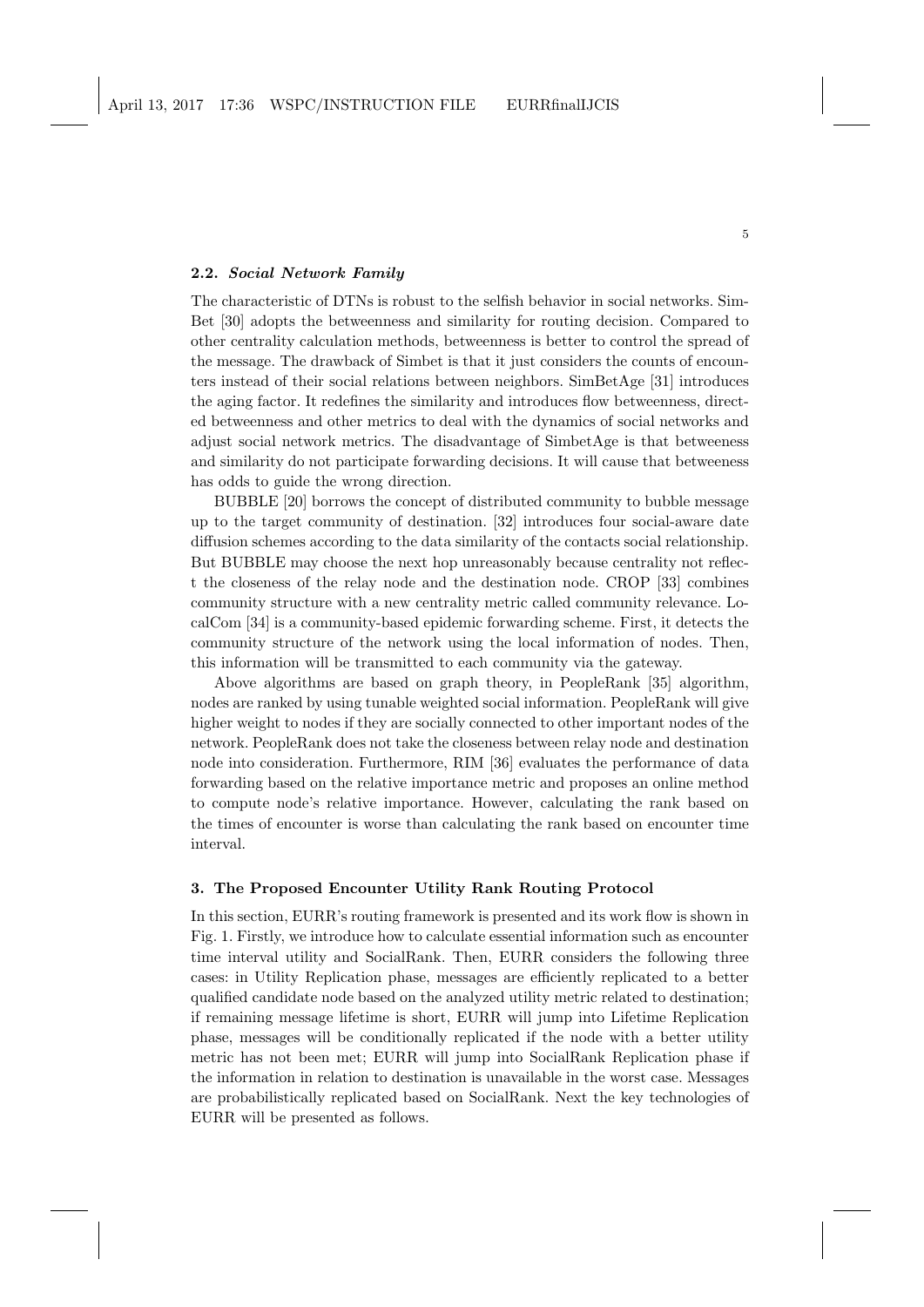

Fig. 1. Overview Flow Chart of EURR

## **3.1.** *Calculation of Utility*

6

As reviewed in [28], a node with better quality of utility metric implies a higher message delivery potential. Given the encounter factors between nodes  $N_i$  and  $N_j$ , where  $N_i, N_j \in K$ , encounter count  $C_{i,j}$ , encounter duration  $D_{i,j}$  and encounter period time  $P_{i,j}$  are addressed. The list of commonly used variables are defined in TABLE 1.

| $N_i$                                  | Message carrying node with destination information         |
|----------------------------------------|------------------------------------------------------------|
| $N_i$                                  | Encountered node                                           |
| $\overline{N}_d$                       | Destination of message                                     |
| М                                      | A message carried by $N_i$                                 |
| $\frac{T_M^{sta}}{T_M^p}$              | Standard message lifetime                                  |
|                                        | The past time since message generation                     |
| $\overrightarrow{D_{\underline{j,d}}}$ | Encounter duration between $N_i$ and $N_d$                 |
| $\overline{P}_{j,d}$                   | Encounter period time between $N_i$ and $N_d$              |
| $I_{j,d}$                              | Encounter time interval between $N_i$ and $N_d$            |
| $C_{j,d}$                              | Encounter count between $N_i$ and $N_d$                    |
| $U_{i,d}$                              | Utility value estimated for $N_d$ , calculated by the his- |
|                                        | torically encounter information which is recorded in       |
|                                        | $N_i$                                                      |
| $T_M$                                  | Threshold value cached in M, for recording $U_{i,d}$       |
| $\overline{R}_{eg}$                    | Rank according to encounter gap utility                    |
| $m_t$                                  | Total number of $M$ replicas which stored at $N_i$         |
| $\mathfrak{f}$                         | Factor which is defined as the probability                 |
| $\overline{H}$                         | Current encounter count                                    |
| L                                      | Initialized copy ticket of $M$                             |
| K                                      | Total number of nodes in network                           |
|                                        |                                                            |

Table 1. List of Notations

We should consider  $(P_{i,j} - D_{i,j})$  rather than only consider  $P_{i,j}$ .  $(P_{i,j} - D_{i,j})$  is defined as encounter time interval  $I_{i,j}$ . For  $I_{i,j}$  is influenced by  $P_{i,j}$  and  $D_{i,j}$  at the same time,  $I_{i,j}$  will has a low value when  $P_{i,j}$  is low or  $D_{i,j}$  is long. It means that  $N_i$ and  $N_j$  would have short time to encounter each other, while with a long encounter duration for message transmission at previous encounter opportunity. The number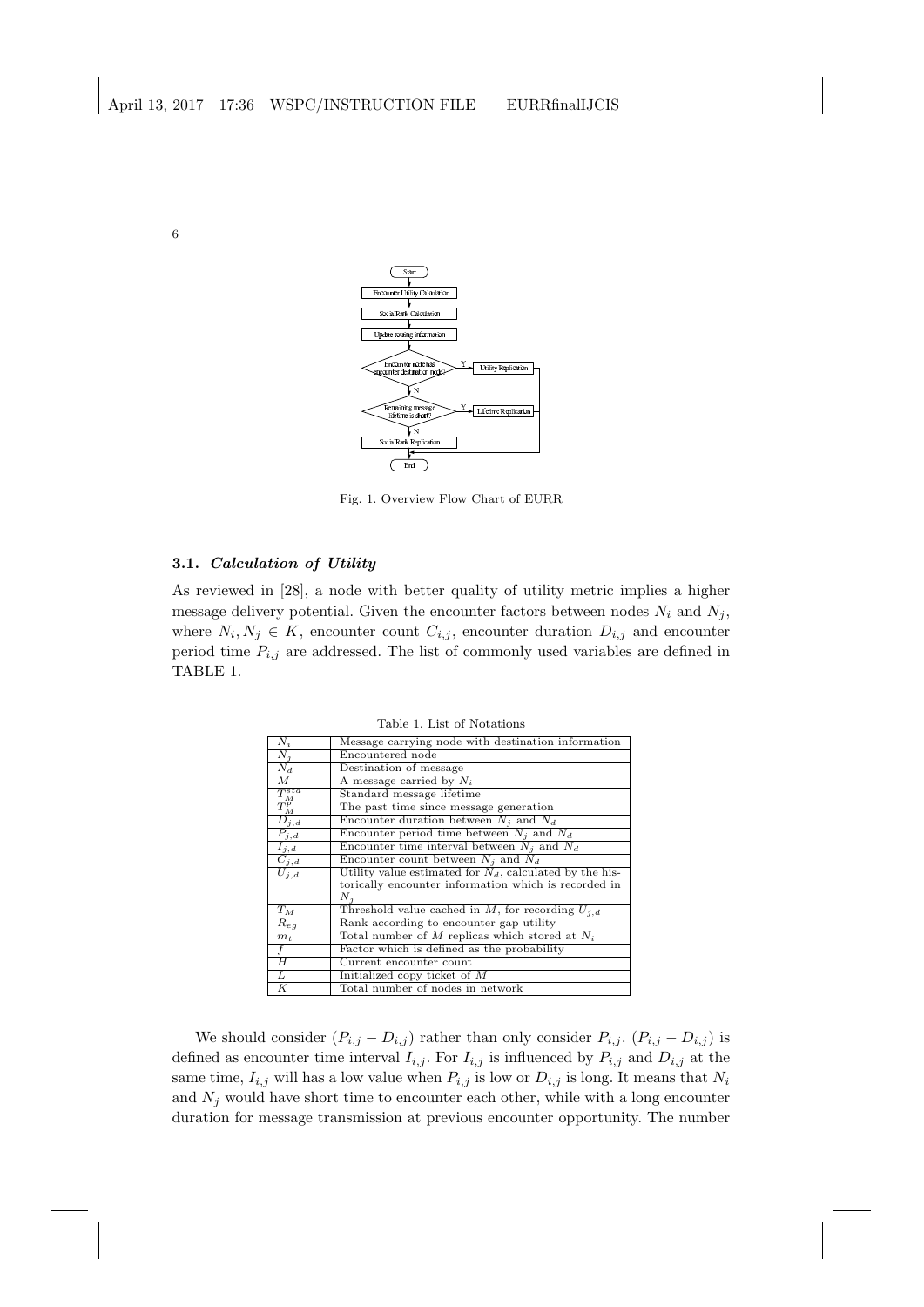of encounters  $C_{i,j}$  is decided by the average value of  $I_{i,j}$ , so different combinations of encounter durations and inter meeting times may result in the same encounter gap. Thus, we define the utility  $U_{i,j}$  as:

$$
U_{i,j} = \frac{T_{i,j}^{(C_{i,j}=1)} + \sum_{(C_{i,j}=2)}^{H} \left( I_{i,j}^{(C_{i,j})} \right)}{H}
$$
(3.1)

where *H* is the value of current encounter count. For example, assuming  $P_{i,j}^{(C_{i,j}=1)}$  $(40, D_{i,j}^{(C_{i,j}=1)}) = 2$  at the 1<sup>st</sup> encounter, while  $C_{i,j} = 4$  and  $T_{i,j}^{(C_{i,j}=2)} = 10$  are recorded for the second encounter, then  $U_{i,j}$  is calculated as:

$$
U_{i,j} = \frac{40 + (10 - 4)}{2} = 23\tag{3.2}
$$

Note that given the 1st time counter, the encounter duration is 0 before pairwise nodes meet each other. Because the topology based utility metric is unstable, particularly under the high dynamic scenario, this intention estimates the average value of  $I_{i,j}$  to adapt to this situation.

## **3.2.** *Update Routing Information*

The method of updating information between any pairwise encounter nodes is as follow: first of all,  $P_{i,j}$  is always updated prior to  $D_{i,j}$ , because only when the link between two nodes is disrupted, the valid encounter duration will be calculated. Next,  $P_{i,j}$  is updated with the change of  $C_{i,j}$ , which implies a new value of  $P_{i,j}$ should be calculated for a new encounter.  $U_{i,j}$  is simply updated by given  $P_{i,j}$  when they encounter each other for the 1st time. Otherwise, it is updated according to (3.1).

**Algorithm 3.1** Update History Encounter Information

|     | 1: if A connection between $N_i$ and $N_j$ is established then          |
|-----|-------------------------------------------------------------------------|
| 2:  | both $N_i$ and $N_j$ update the number of encounter $C_{i,j}$           |
| 3:  | both $N_i$ and $N_j$ update the encounter period time $P_{i,j}$         |
| 4:  | both $N_i$ and $N_j$ update the utility $U_{i,j}$                       |
| 5:  | for each $N_k \in K$ encountered by $N_i$ in the past do                |
| 6:  | if $N_k = N_i$ then                                                     |
| 7:  | skip this $N_k$                                                         |
| 8:  | else if $N_k$ is encountered by $N_i$ in the past then                  |
| -9: | if $(U_{i,x} > U_{i,j} + U_{j,x})$ then                                 |
| 10: | replace the value $U_{i,k}$ with $(U_{i,j} + U_{j,k})$                  |
| 11: | end if                                                                  |
| 12. | end if                                                                  |
| 13: | end for                                                                 |
|     | 14: else if The connection between $N_i$ and $N_j$ is disconnected then |
| 15. | both $N_i$ and $N_j$ update the encounter duration $D_{i,j}$            |
|     | $16:$ end if                                                            |
|     |                                                                         |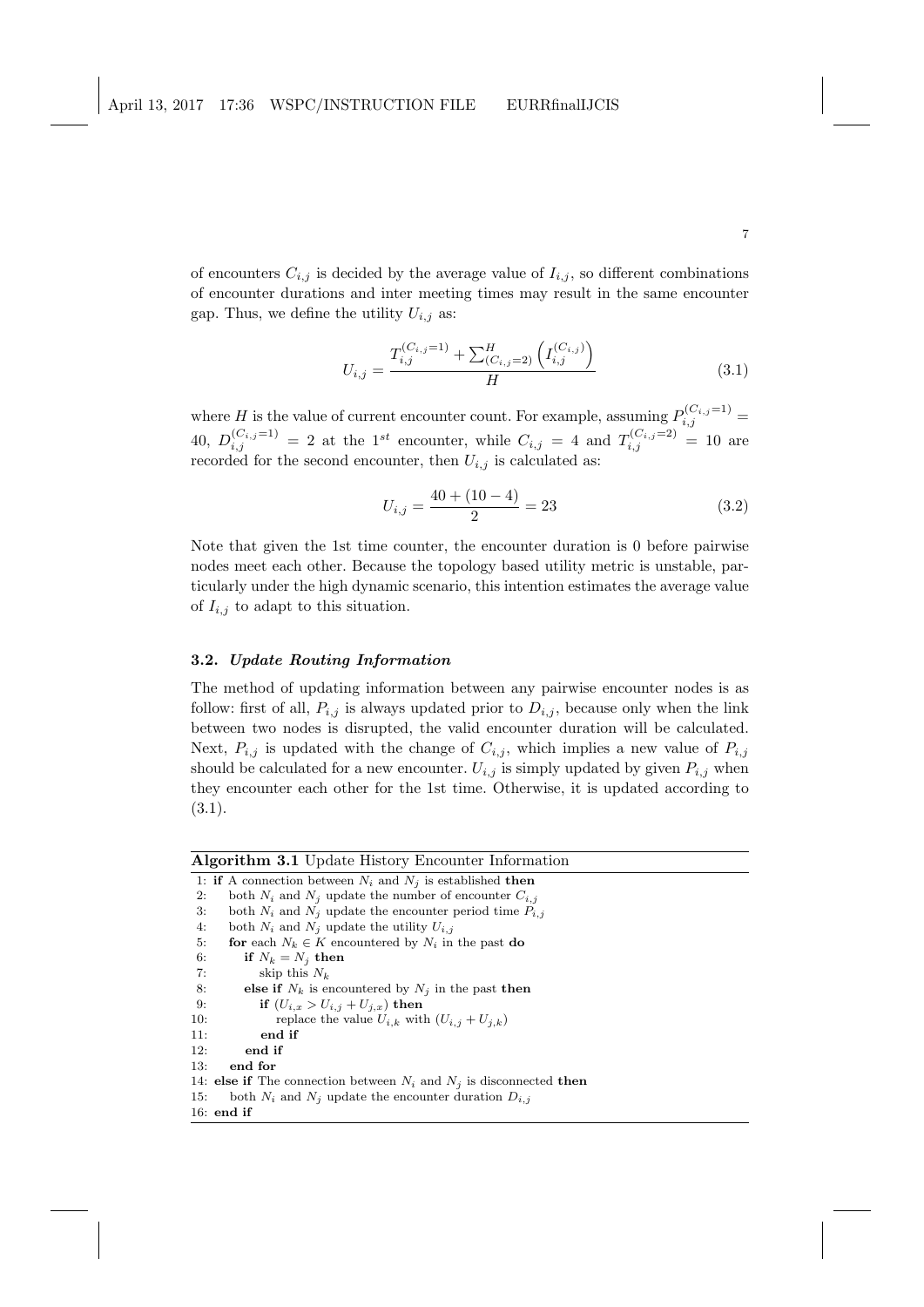#### **3.3.** *Calculation of SocialRank*

In copy forwarding phase, traditional algorithms blindly flood messages. In our algorithm, we introduce a method that using a social rank to forward the copy. A social rank *Reg* is defined as:

$$
R_{eg}(N_i) = (1 - f) + f \sum_{N_j \in L(N_i)} \frac{R_{eg}(N_i)}{F(N_j)}
$$
(3.3)

where  $N_i$ ,  $N_j$ , ...,  $N_n$  are the nodes (devices),  $L(N_i)$  is the set of neighbors that links to  $N_i$ , and  $f$  is the factor which is defined as the probability when the social relation between the nodes helps to improve the rank of these nodes. It means that the higher value of *f*, the more algorithm accounts for the social relation between the nodes. As a result, the factor is useful for controlling the weight that given to the social relations for forwarding decision. Since social graphs are built on different types of information, such mechanisms are very important. We can foresee that a friendship between two individuals defined a stronger social relation than one defined by one or multiple common interests. When using SocialRank for message forwarding, we set the value of damping factor to close to one for strong social relations. This issue is addressed in more details and the impact of the factor on the SocialRank performance is examined in the next section.

#### **3.4.** *the Design of Encounter Utility Rank Router*

According to the previous background on utility metric, we introduce EURR in this section. As illustrated in Algorithm 3.2, only if  $N_i$  directly encounters  $N_d$ ,  $N_i$  will deliver the message  $M$  to the  $N_d$ , otherwise  $N_i$  will not make any routing decision. If a message copy is already in the buffer, the routing mechanism will ignore the process of this message.

#### 3.4.1. *Utility Replication*

In this routing strategy, if  $N_j$  has contained the information about  $U_{j,d}$  and  $U_{i,d}$  $U_{j,d}$ ,  $N_j$  will have a higher potential to encounter  $N_d$ , then  $N_i$  will forward messages to  $N_j$ . Furthermore, we define an additional factor  $(T_M$  in message  $M$ ), initialized as:

$$
T_M = \begin{cases} U_{i,d} & \text{if } N_i \text{ has encountered destination } N_d \\ +\infty & \text{if } N_i, N_d \text{ has never met before} \end{cases}
$$
 (3.4)

At the time of each message generated, *T<sup>M</sup>* will be initialized to an infinite large value if  $N_i$  do not meet  $N_d$  before, that means  $N_i$  has least potential to encounter  $N_d$ . Otherwise,  $T_M$  is initialized as the value of  $N_d$ , considering that  $N_i$  has already met  $N_d$  since message generation. According to above description, the  $N_i$  replicates message copy  $M$  to  $N_j$  in this case:

$$
(T_M > U_{j,d})\tag{3.5}
$$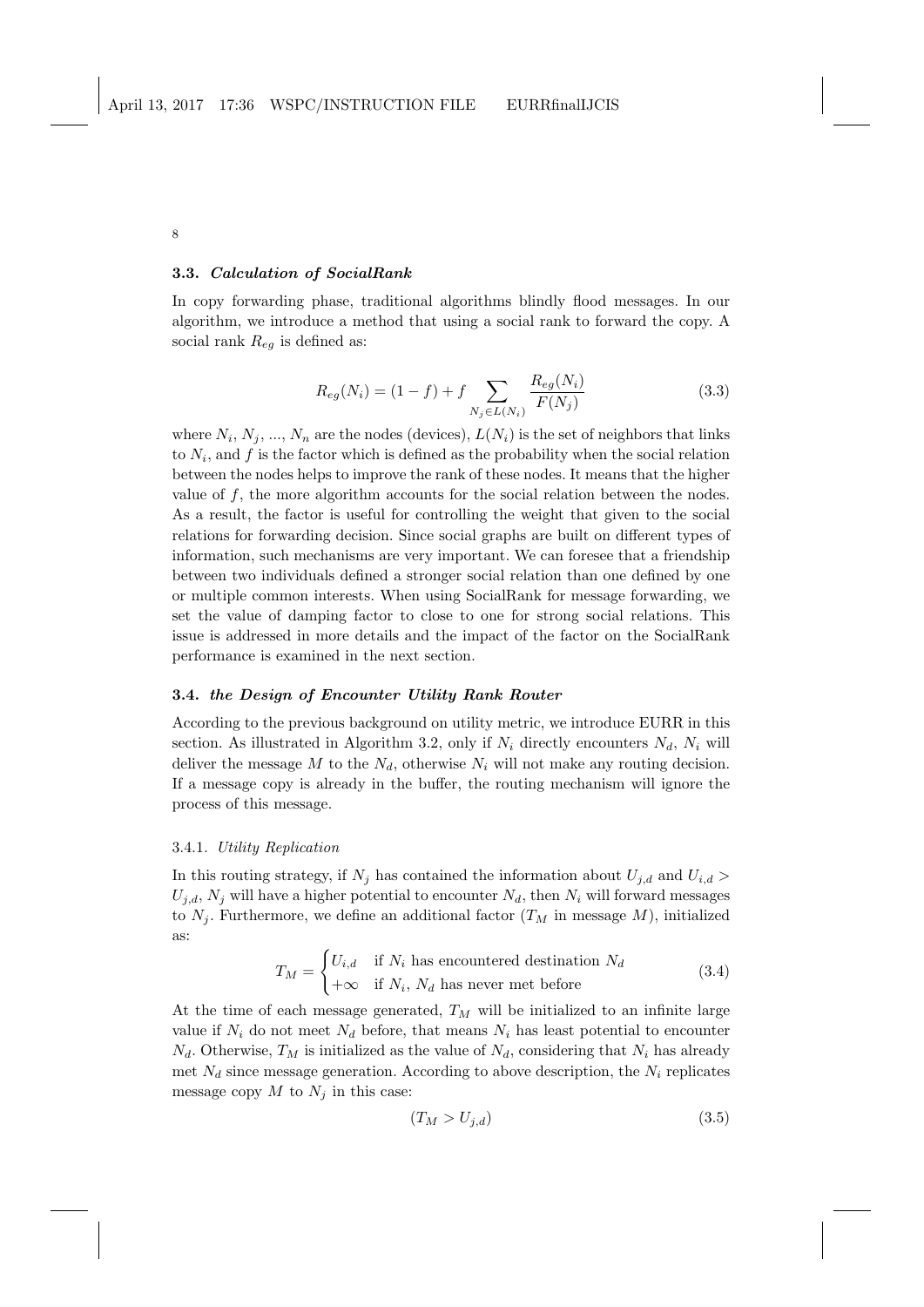**Algorithm 3.2** Routing Strategy of EBRR

1: initialize the value of *T<sup>M</sup>* 2: **for** each encounter between  $N_i$  and  $N_j$  **do** 3: **for** each *M* carried by *N<sup>i</sup>* **do** 4: directly deliver *M* if it is destined to  $N_j$ 5: update *T<sup>M</sup>* if *N<sup>j</sup>* has a copy of *M* 6: update  $T_M$  if  $((U_{i,d} \leq T_M)$  and  $(U_{i,d} \neq N/A))$ <br>7: **if**  $(U_{i,d} \neq N/A)$  then 7: **if**  $(U_{j,d} \neq N/A)$  **then**<br>8: **if**  $(T_M > U_{j,d})$  and **if**  $(T_M > U_{j,d})$  and $(L > 1)$  **then** 9: update  $\tilde{T_M}$  towards  $U_{j,d}$ 10: replicate  $m_t \times \frac{U_{i,d}}{U_{i,d}+U}$  $\frac{U_i, d}{U_i, d+U_j, d}$  to  $N_j$  according to Utility 11: **else if**  $((T_M > U_{j,d})$  and  $(L = 1))$  **then**<br>12: update  $T_M$  towards  $U_{j,d}$ update  $T_M$  towards  $U_{j,d}$ 13: forward *M* to  $N_j$  using single copy<br>14: **else if**  $(T_M > T_{M}^{sta} - T_{M}^p)$  and  $(L >$ 14: **else if**  $(T_M > T_M^{sta} - T_M^p)$  and  $(L > 1)$  **then** 15: **if**  $\left(\frac{T_M^{sta} - T_M^p}{T_M^{sta}} > \frac{1}{10}\right)$  then 16: replicate *M* to  $N_j$  according to Utility 17: keep the rest for  $\overline{M}$  in  $N_i$ 18: **else if**  $\left(\frac{T_M^{sta} - T_M^p}{T_M^{sta}} \le \frac{1}{10}\right)$  then 19: replicate  $\stackrel{m}{M}$  to  $N_j$  anyway<br>20: keep the rest for  $M$  in  $N_i$ 20: keep the rest for  $\overline{M}$  in  $N_i$ <br>21: **end if** end if 22: **end if** 23: **else if**  $U_{j,d} = N/A$  and  $(L > 1)$  **then**<br>24: **if**  $R_{eq}(i) > R_{eq}(i)$  **then** if  $Re(g(j) > Re_g(i)$  then 25: replicate  $m_t \times \frac{R_{eg}(N_i)}{R_{eg}(N_i)+R_{eg}(N_j)}$  to  $N_j$  based on  $R_{eg}$ 26: keep the rest for  $\overline{M}$  in  $N_i$ 27: **end if** 28: **end if** 29: **end for** 30: **end for**

Based on these routing mechanisms, this algorithm is recorded as previously encountered node utility metric and compared with the node upcoming. In view of this, the condition (3.5) focused more on practical indicators, only the nodes between the current node and previously encountered node, rather than comparison between the current node and the message carrier. In order to reduce the redundancy of the network, we spread the copies according to the utility. Defined as:

$$
m_t \times \frac{U_{i,d}}{U_{i,d} + U_{j,d}}\tag{3.6}
$$

#### 3.4.2. *Lifetime Replication*

We focus on the situation that the remaining lifetime would not be enough. It incurs that message carrier always keeps the message . Furthermore, it results in a longer delay in the delivery, even reduces the probability of deliver due to the short lifetime of the message. To solve these problems, therefore, the condition (3.7), we present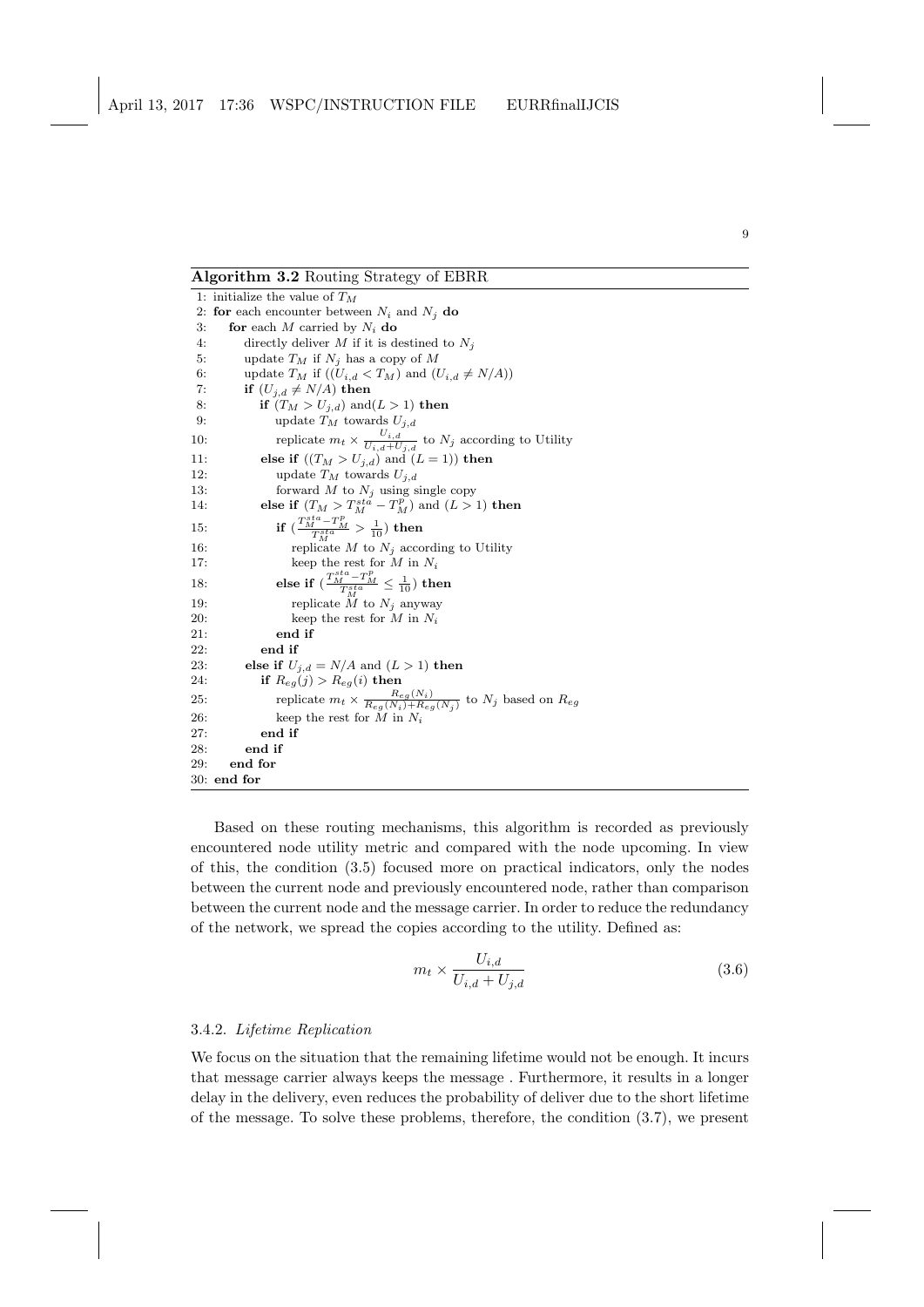before the expiry of the deadline, after the delivery of the message is given by:

$$
(U_{i,d} \le T_M^{sta} - T_M^p) \tag{3.7}
$$

where  $T_M^p$  is defined as the time that a message is generated, while  $T_M^{sta}$  is defined as the initialized message lifetime. Because the message should be delivered to the destination before remaining message lifetime  $(T_M^{sta} - T_M^p)$ , the intention of using condition  $(U_{i,d} \leq T_M^{sta} - T_M^p)$  to make message replication, implies that  $N_j$  would encounter other nodes with the condition  $(U_{i,d} > U_{j,d})$  in future. According to [28], when  $\frac{T_{M}^{stat} - T_{M}^{p}}{T_{M}^{stat}} \leq \frac{1}{10}$ , the message is hard to forward to the destination node before the deadline, we should flood message in a low level in order to raise the delivery ratio. In this situation,  $N_i$  forwards a copy to the encounter node  $N_i$  anyway.

## 3.4.3. *SocialRank Replication*

When the value of  $U_{j,d}$  is " $N/A$ ", that means  $N_j$  did not meet  $N_d$  in the past. Our algorithm uses SocialRank *Reg* to forward the message copies instead of blindly flooding messages. The *Reg* is defined as:

$$
R_{eg}(N_i) = \sum_{N_j \in L(N_i)} U_{i,j}
$$
\n(3.8)

where  $N_1$ ,  $N_2$ , ...,  $N_n$  are the nodes,  $L(N_i)$  is the set of neighbors that linked to  $N_i$ ,  $U_{i,j}$  is the Utility between  $N_i$  and  $N_j$ . Based on (3.8), we find that the lower value of SocialRank means that it is closer to other nodes in network. For example, when message carrier  $N_i$  encounters candidate node  $N_i$ , the SocialRank  $R_{eg}(N_i) \leq R_{eg}(N_j)$  means that  $N_i$  has the better quality to destination  $N_d$ , for every message *M<sup>i</sup>* , *N<sup>i</sup>* sends

$$
m_t \times \frac{R_{eg}(N_i)}{R_{eg}(N_i) + R_{eg}(N_j)}
$$
\n(3.9)

replicas of  $M_i$ ,  $m_t$  is the total number of  $M_i$  which stored at  $N_i$ .

#### **4. Performance Evaluation**

We simulate an environment based on the cooperative information system in VSNs.The performance is evaluated using the Opportunistic Network Environment (ONE) [37–39].The ONE is an open source simulation environment that is capable of generating node movement using different movement models. It is suitable to forward messages between nodes with various DTN routing algorithms. The ONE is based on JAVA that can provide the mobility model, routing, and visualization. At the same time, it has a powerful report function to analyze the simulation result.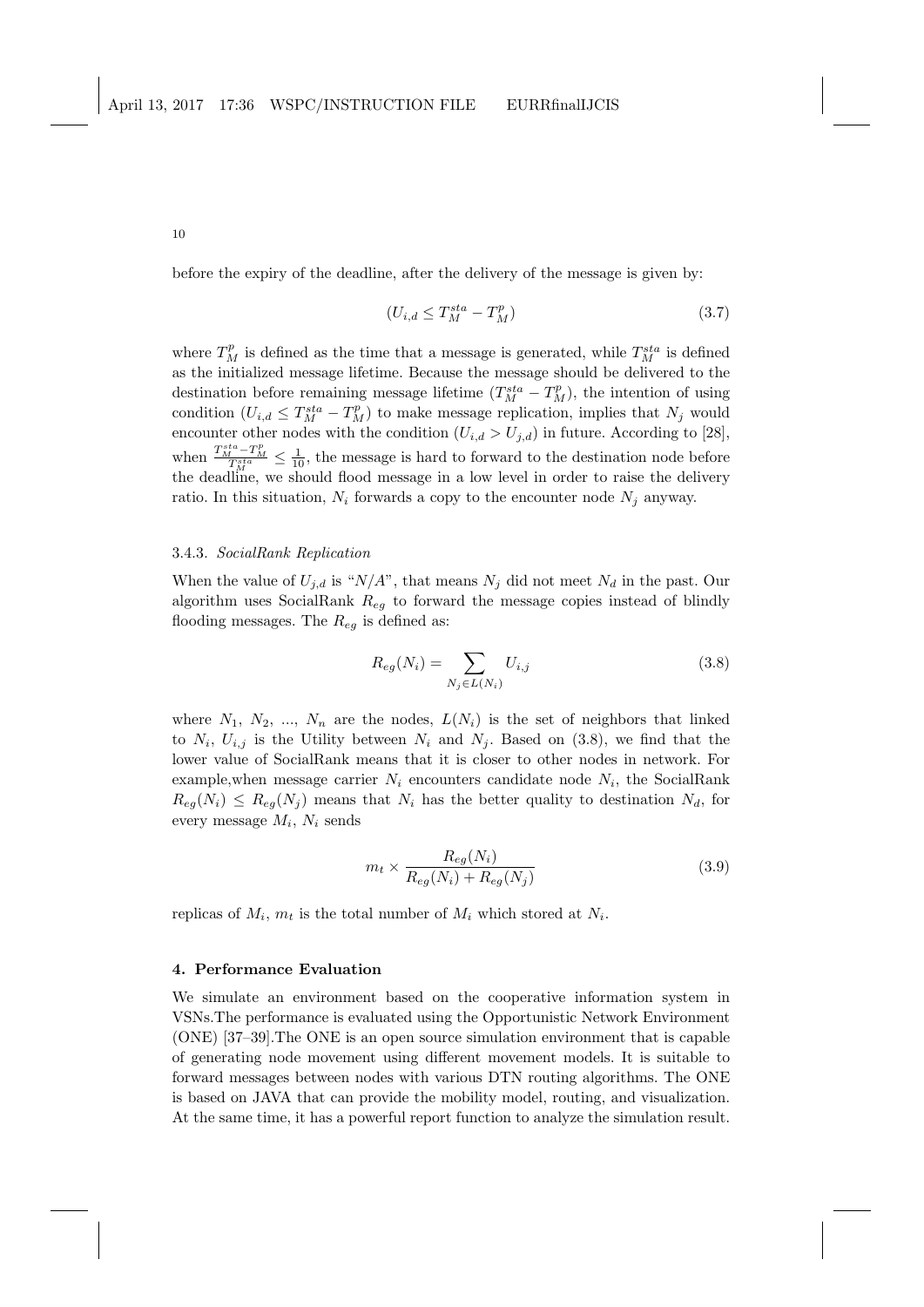

Fig. 2. Illustration of Scenario

In our simulation, we apply the default Helsinki map with  $4500 \times 3400$   $m^2$  area as shown Fig. 2 in ONE. Our assumption is that there are light weight vehicles in the network, so we configure 100 nodes with 3-10 m/s. Each node selects the shortest path to an interested point via the Dijkstras shortest path scheme. This scheme depends on its current location and moving speed. Referring to [29,39,40],the communication technique is configured as 4Mbit/t bandwidth and 30m transmission range, which is considered as a low power WiFi technique. The default buffer space is limited to 40MB.

Considering large file transmission like multimedia content, the message size is set with 1MB, 30s generation interval, and 90 minutes lifetime. In order to fully test the delivery reliability, the message generation starts from 0s and ends at 43200s.

There is a check function before making any routing decision due to the ONE's working principle. If the encountered node is communicating with other nodes, no additional operation about that node will be done.

## **4.1.** *Influence of Message Generation Interval*

We observe that EURR achieves the highest delivery ratio compared with other algorithms in Fig. 3, thanks to only making a limited number of message copies in the network and spraying the copies according to the rank of encounter time interval. When the message generation interval becomes longer, the replication based routing like EBRR begins to outperform the spray based routing schemes like EB-SR and SaF, because there are more copies in the network. Moreover, EURR is not very sensitive to traffic contention, by achieving the smallest fluctuation regarding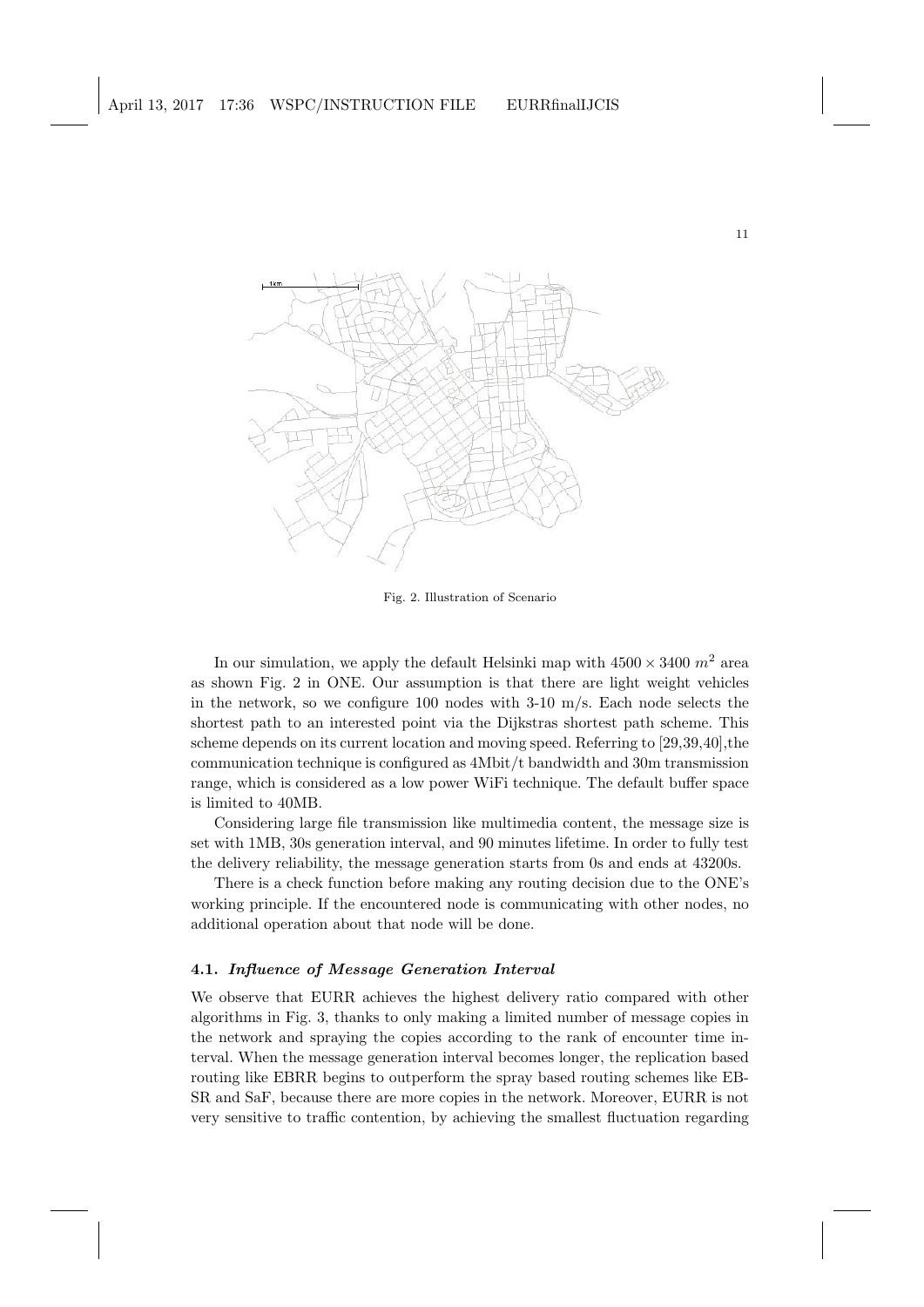

(c) Overhead Ratio

Fig. 3. Influence of Message Lifetime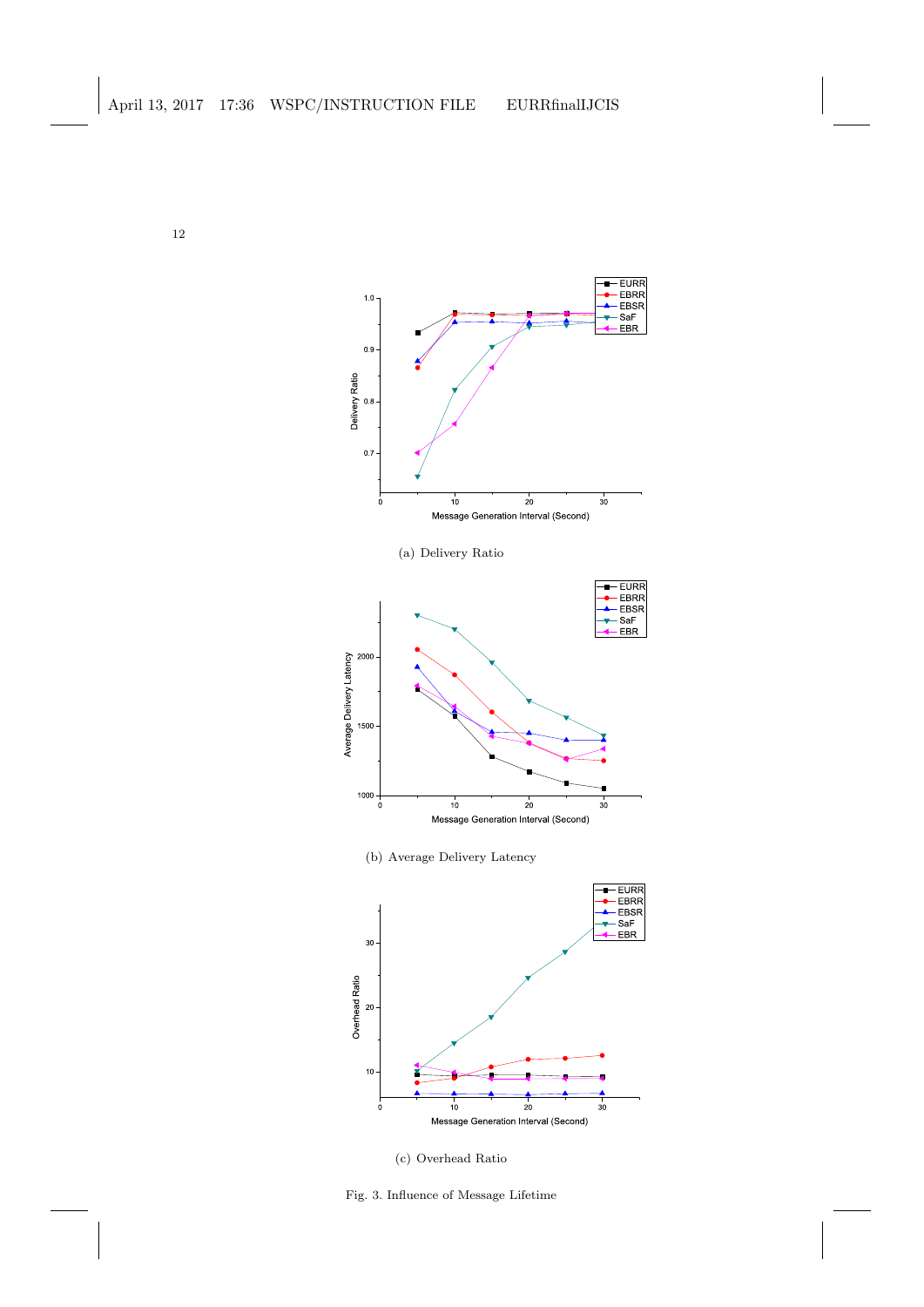average delivery latency. We obverse that EBR, SaF and EBRR have a dramatically increased overhead ratio. To the contrary, EURR maintains a stable performance due to their forwarding mechanism. It implies that proposed routing is advanced for guaranteeing message delivery when bandwidth is limited. Taking into account the fact that the experiment was carried out under adverse conditions, the results were reasonably reliable.

## **4.2.** *Influence of Message Lifetime*

EURR achieves the highest delivery ratio and the lowest average delivery latency, even in a harsh environment which is limited by message lifetime in Figs. 4. Thanks to routing mechanism that based on encountering history information, EBRR is significantly reducing the copies comparing to replication based routing. In particular, the spray based schemes, like EBSR and SaF are with an observable performance improvement. This is because spray based routing schemes rely more on the situation where nodes are sufficiently mobile to encounter each other, as reflected by message lifetime. EBR and EBSR have a low overhead ratio due to controlling the number of copies strictly.

## **4.3.** *Influence of Buffer Space*

In Fig. 5, EURR is not sensitive to the change of Buffer Space and keeps a stable performance compared with other algorithms. EURR performs a little better than the others in most of the time in the same environment. SaF's delivery ratio is considerably increasing from 8 buffer size to 12 buffer size. Because SaF is sensitive to the change of buffer size. SaF should drop lots of copies when the buffer size is too small according to the forwarding mechanism. When the network is in a harsh environment like the message lifetime maintaining in a low level, most of the algorithms cannot keep a good performance, but EURR maintains a high level, and finishes the work efficiently.

## **4.4.** *Influence of Network Density*

In Figs. 6, we obverse that EURR is efficient in a sparse network density by achieving the highest delivery ratio, and lowest average delivery latency. The reason is that EURR generates additional messages copies in Rank Phase and relays the message to the nodes which have a high possibility of encountering each other in sparse networks. All the algorithms benefit from the increased network density by achieving the decreased average delivery latency. In particular, we observe that SaF does not adequately utilize the increased network density by suffering from the least decrease with respecting to this performance metric. The reason is that the increased network density results in contention for message transmission, which is not properly considered by SaF.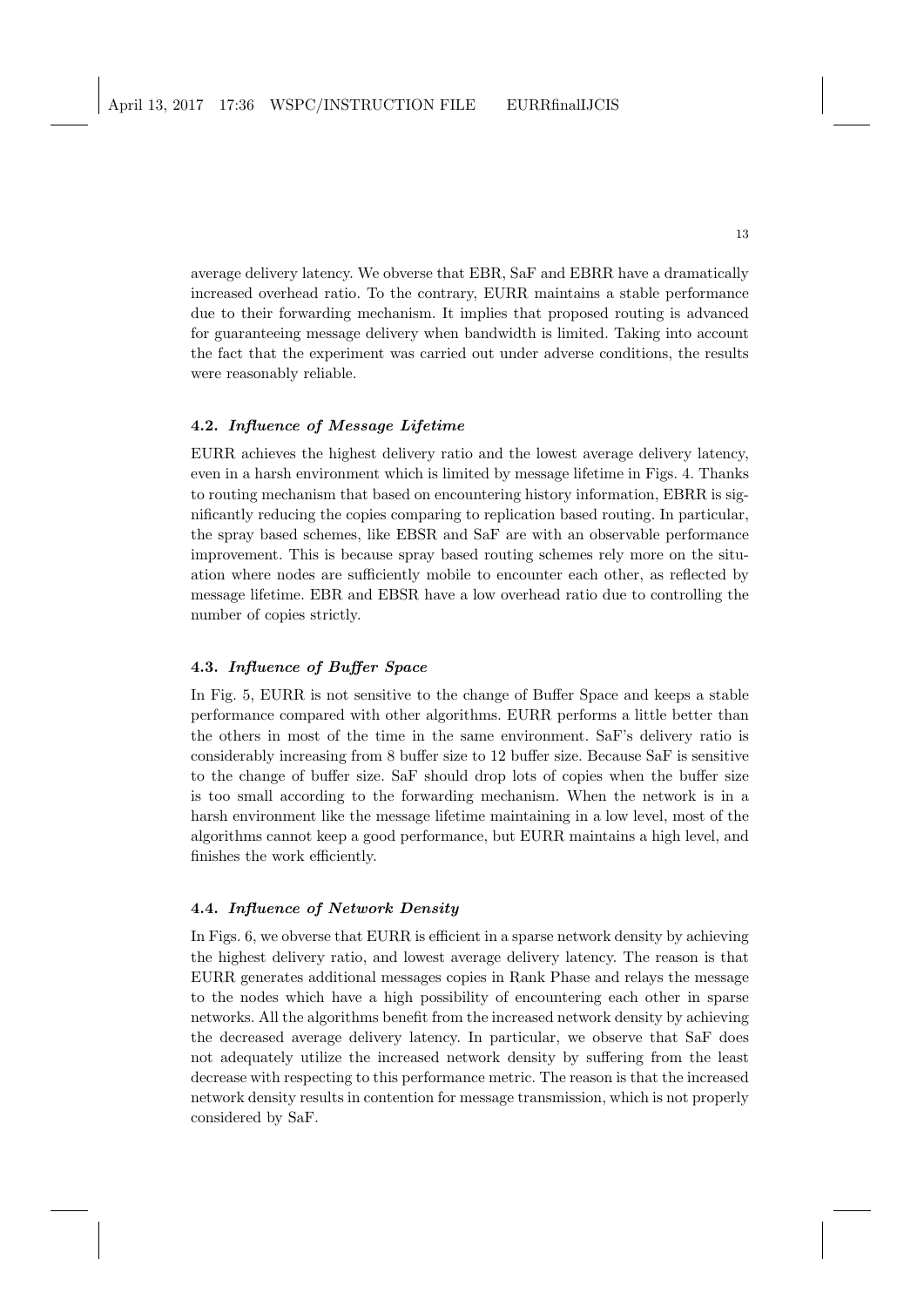

(c) Overhead Ratio

Fig. 4. Influence of Message Lifetime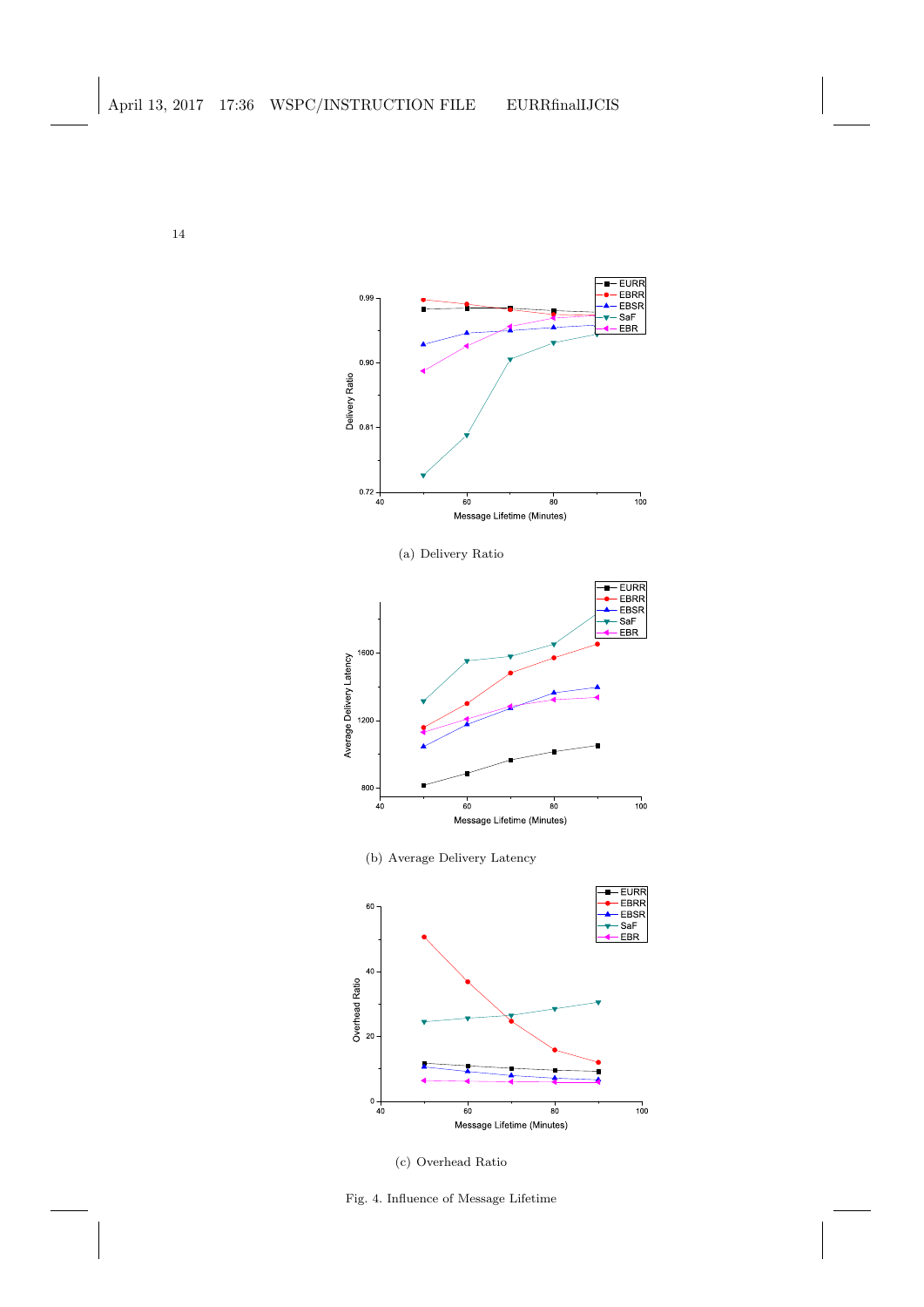

(a) Delivery Ratio



(b) Average Delivery Latency



(c) Overhead Ratio

Fig. 5. Influence of Buffer Space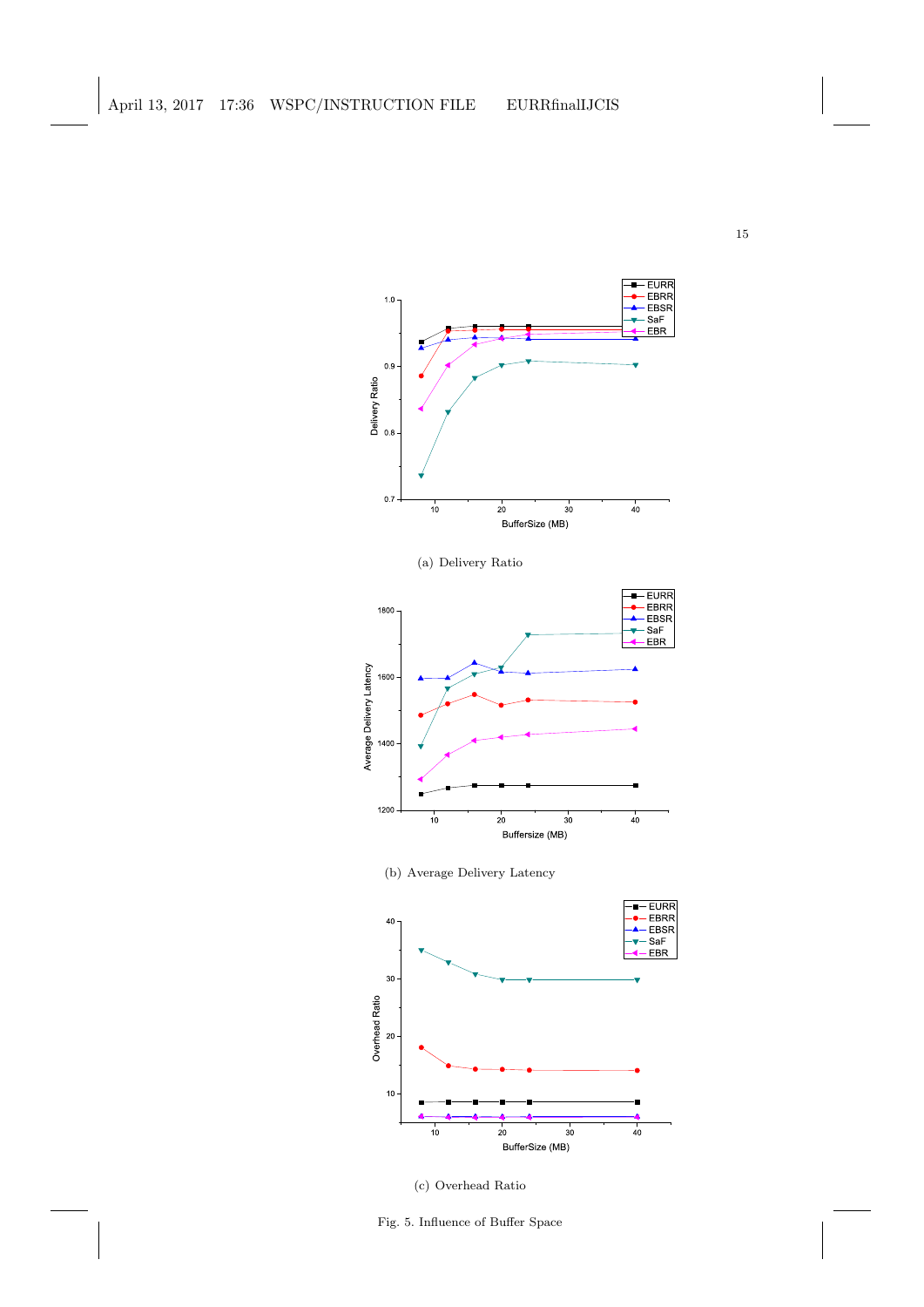

(c) Overhead Ratio

Fig. 6. Influence of Network Density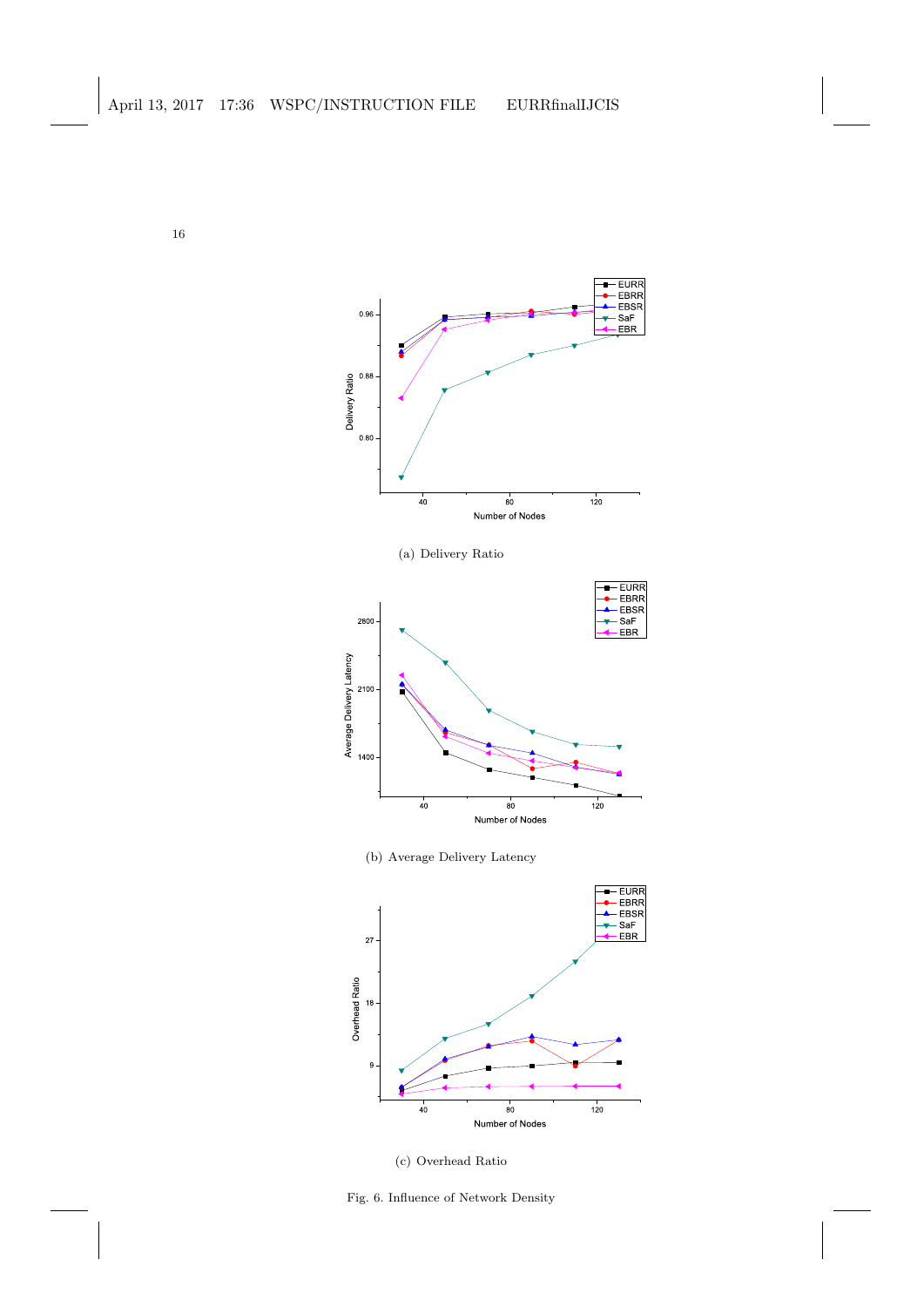#### **5. Conclusion**

In this paper, we addressed routing issue by introducing EURR which combined history encounter information and social metric to make the nodes cooperative effectively. We provide a method to balance the delivery ratio and overhead ratio. Results under the scenario show that, it is also essential to consider the design of routing framework to reliably and efficiently deliver messages. Transferring too much routing information according to EURR routing protocol leads to the significant growth of network overhead ratio. In future study, we will solve this issue by optimizing buffer management such as discarding the messages from the buffer space if congestion happens. Meanwhile, we will work on social metric prediction. Our ongoing work will focus on predicting SocialRank according to encounter time interval and depositing the Top-ranked nodes as core nodes dynamically.

#### **6. Acknowledgement**

This paper is supported by the National Natural Science Foundation (61102105), the Postdoctoral start foundation of Heilongjiang Provence (LBH-Q12117); the Foundation for Innovative Research of Harbin (2015RAQXJ008); and the Fundamental Research Funds for the Central Universities (GK2080260138 ).

#### **References**

- 1. C. Han, M. Dianati, R. Tafazolli, X. Liu, and X. Shen, "A novel distributed asynchronous multichannel mac scheme for large-scale vehicular ad hoc networks," *IEEE Transactions on Vehicular Technology*, vol. 61, no. 7, pp. 3125–3138, 2012.
- 2. C. Han, M. Dianati, R. Tafazolli, R. Kernchen, and X. Shen, "Analytical study of the ieee 802.11 p mac sublayer in vehicular networks," *IEEE Transactions on Intelligent Transportation Systems*, vol. 13, no. 2, pp. 873–886, 2012.
- 3. C. Caini, H. Cruickshank, S. Farrell, and M. Marchese, "Delay-and disruption-tolerant networking (dtn): an alternative solution for future satellite networking applications," *Proceedings of the IEEE*, vol. 99, no. 11, pp. 1980–1997, 2011.
- 4. Y. Cao and Z. Sun, "Routing in delay/disruption tolerant networks: A taxonomy, survey and challenges," *Communications Surveys & Tutorials, IEEE*, vol. 15, no. 2, pp. 654–677, 2013.
- 5. G. Fenu and M. Nitti, "Cooperative mechanisms to carry and forward packets in a dtn vanet," *International Journal of New Computer Architectures and their Applications (IJNCAA)*, vol. 1, no. 1, pp. 245–256, 2011.
- 6. S. Medjiah, T. Taleb, and T. Ahmed, "Sailing over data mules in delay-tolerant networks," *Wireless Communications, IEEE Transactions on*, vol. 13, no. 1, pp. 5–13, 2014.
- 7. H. Dang and H. Wu, "Clustering and cluster-based routing protocol for delay-tolerant mobile networks," *IEEE Transactions on Wireless Communications*, vol. 9, no. 6, pp. 1874–1881, 2010.
- 8. M. Musolesi and C. Mascolo, "Car: Context-aware adaptive routing for delay-tolerant mobile networks," *Mobile Computing, IEEE Transactions on*, vol. 8, no. 2, pp. 246– 260, 2009.
- 9. Y. Cao, Y. Miao, G. Min, T. Wang, Z. Zhao, and H. Song, "Vehicular-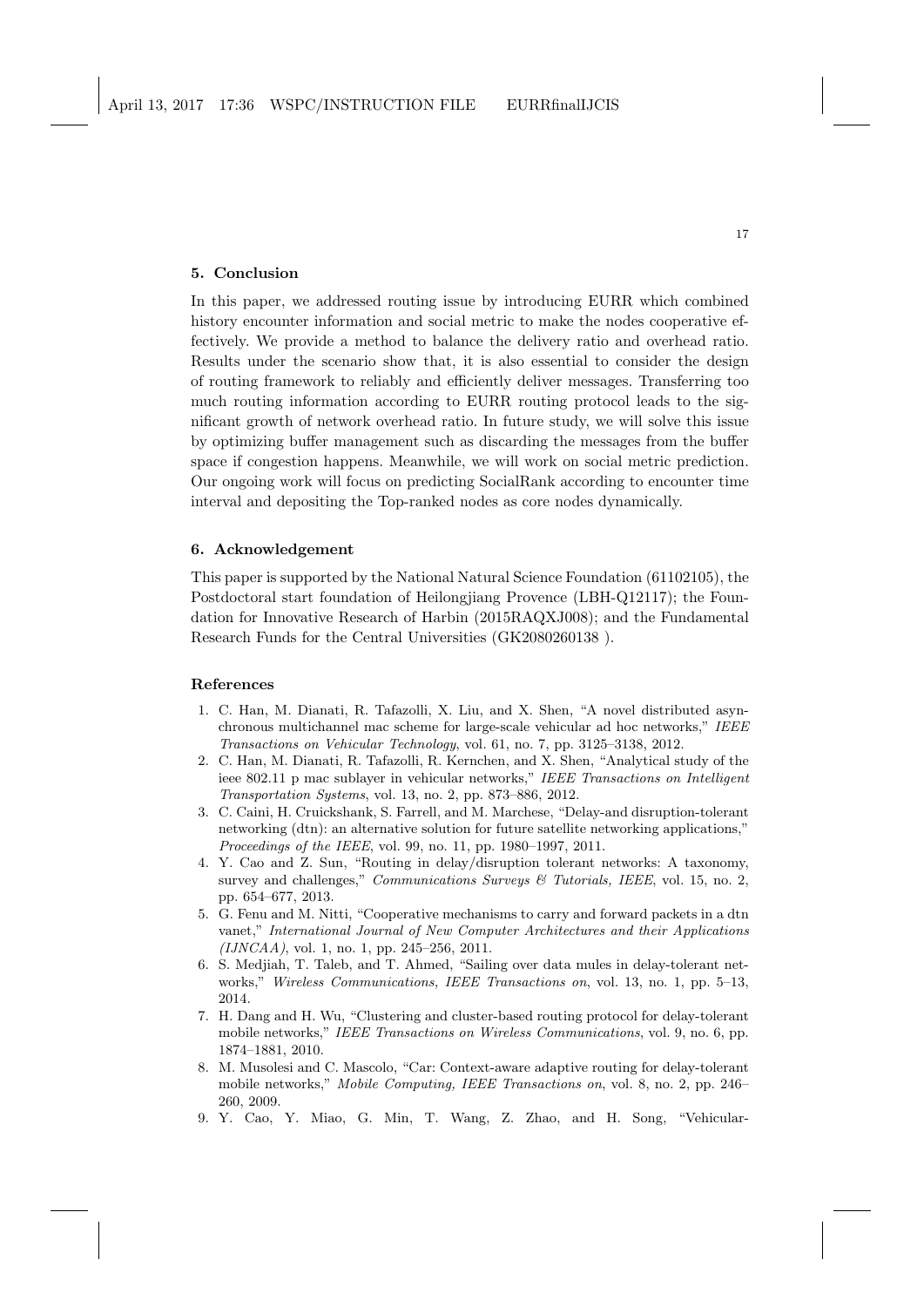publish/subscribe (v-p/s) communication enabled on-the-move ev charging management," *IEEE Communications Magazine*, 2016.

- 10. A. Lindgren, A. Doria, and O. Schelén, "Probabilistic routing in intermittently connected networks," *ACM SIGMOBILE mobile computing and communications review*, vol. 7, no. 3, pp. 19–20, 2003.
- 11. H.-Y. Huang, P.-E. Luo, M. Li, D. Li, X. Li, W. Shu, and M.-Y. Wu, "Performance evaluation of suvnet with real-time traffic data," *Vehicular Technology, IEEE Transactions on*, vol. 56, no. 6, pp. 3381–3396, 2007.
- 12. Y. Cao, Z. Sun, H. Cruickshank, and F. Yao, "Approach-and-roam (aar): a geographic routing scheme for delay/disruption tolerant networks," *Vehicular Technology, IEEE Transactions on*, vol. 63, no. 1, pp. 266–281, 2014.
- 13. A. Balasubramanian, B. N. Levine, and A. Venkataramani, "Replication routing in dtns: a resource allocation approach," *IEEE/ACM Transactions on Networking (TON)*, vol. 18, no. 2, pp. 596–609, 2010.
- 14. L. Ding, B. Gu, X. Hong, and B. Dixon, "Articulation node based routing in delay tolerant networks," in *Pervasive Computing and Communications, 2009. PerCom 2009. IEEE International Conference on*. Galveston, United states: IEEE, March, 2009, pp. 1–6.
- 15. T. Spyropoulos, K. Psounis, and C. S. Raghavendra, "Efficient routing in intermittently connected mobile networks: the multiple-copy case," *Networking, IEEE/ACM Transactions on*, vol. 16, no. 1, pp. 77–90, 2008.
- 16. B. Pásztor, M. Musolesi, and C. Mascolo, "Opportunistic mobile sensor data collection with scar," in *Mobile Adhoc and Sensor Systems, 2007. MASS 2007. IEEE International Conference on*. Pisa, Italy: IEEE, October, 2007, pp. 1–12.
- 17. T. Spyropoulos, T. Turletti, and K. Obraczka, "Routing in delay-tolerant networks comprising heterogeneous node populations," *Mobile Computing, IEEE Transactions on*, vol. 8, no. 8, pp. 1132–1147, 2009.
- 18. C. Boldrini, M. Conti, J. Jacopini, and A. Passarella, "Hibop: a history based routing protocol for opportunistic networks," in *World of Wireless, Mobile and Multimedia Networks, 2007. WoWMoM 2007. IEEE International Symposium on a*. Espoo, Finland: IEEE, June, 2007, pp. 1–12.
- 19. F. Li and J. Wu, "Mops: Providing content-based service in disruption-tolerant networks," in *Distributed Computing Systems, 2009. ICDCS'09. 29th IEEE International Conference on*. Montrea, Canada: IEEE, June, 2009, pp. 526–533.
- 20. P. Hui, J. Crowcroft, and E. Yoneki, "Bubble rap: Social-based forwarding in delaytolerant networks," *Mobile Computing, IEEE Transactions on*, vol. 10, no. 11, pp. 1576–1589, 2011.
- 21. P. Costa, C. Mascolo, M. Musolesi, and G. P. Picco, "Socially-aware routing for publish-subscribe in delay-tolerant mobile ad hoc networks," *Selected Areas in Communications, IEEE Journal on*, vol. 26, no. 5, pp. 748–760, 2008.
- 22. Y. Cao, T. Wang, O. Kaiwartya, G. Min, N. Ahmad, and A. H. Abdullah, "An ev charging management system concerning drivers' trip duration and mobility uncertainty," *IEEE Transactions on Systems*, vol. PP, no. 99, 2016.
- 23. T. Wang, Y. Cao, Y. Zhou, and P. Li, "A survey on geographic routing protocols in delay/disruption tolerant networks," *International Journal of Distributed Sensor Networks*, vol. 2016, p. 8, 2016.
- 24. J. LeBrun, C.-N. Chuah, D. Ghosal, and M. Zhang, "Knowledge-based opportunistic forwarding in vehicular wireless ad hoc networks," in *Vehicular technology conference, 2005. VTC 2005-Spring. 2005 IEEE 61st*, vol. 4. Stockholm, Sweden: IEEE, May, 2005, pp. 2289–2293.